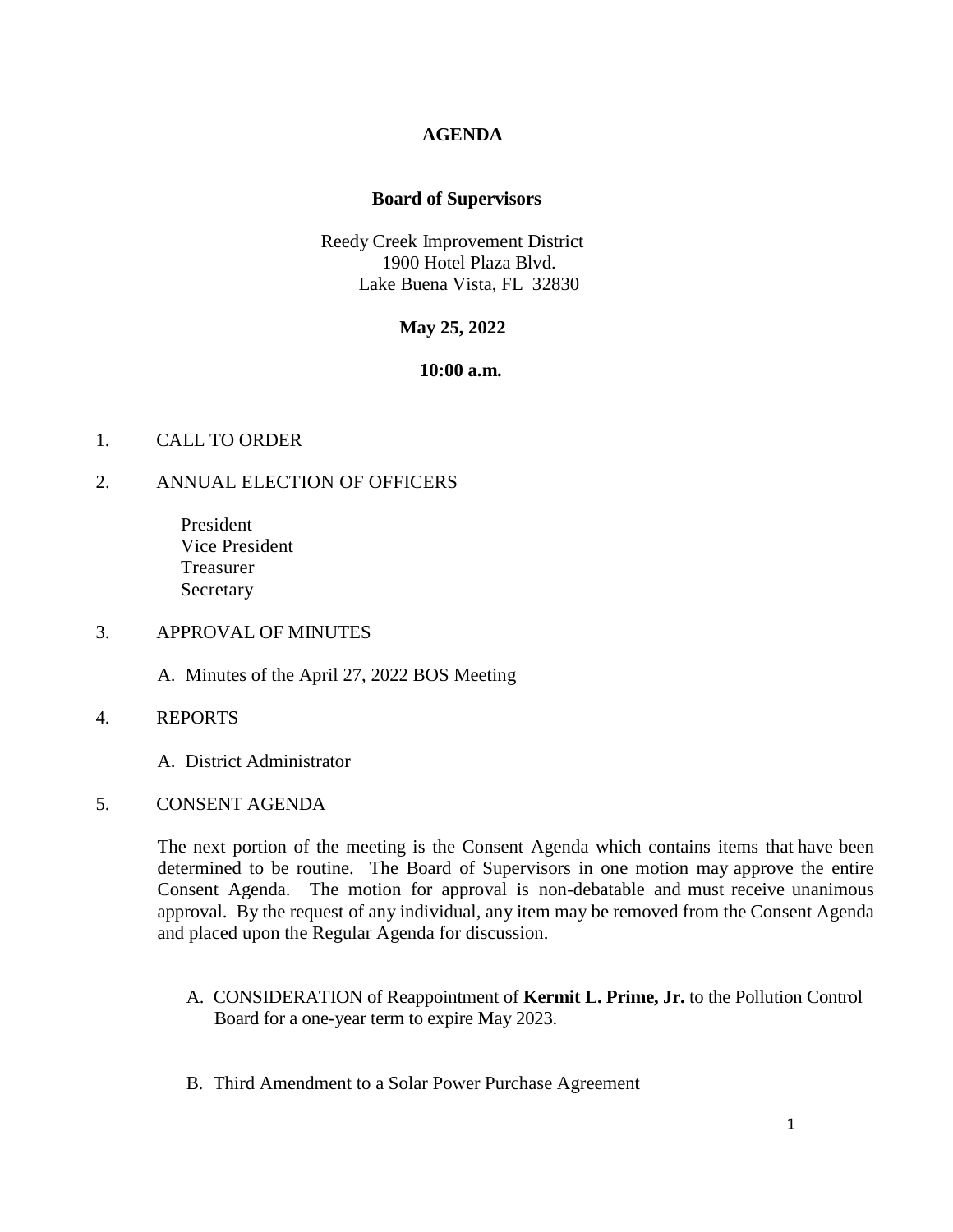- CONSIDERATION of Request for Board approval of the Third Amendment to the Solar Power Purchase Agreement (PPA) between **FL Solar 10, LLC (Origis Energy)** and the Reedy Creek Improvement District dated June 26, 2020, as amended January 26, 2022 (First Amendment); as amended April 27, 2022, (Second Amendment) and authorization for the District Administrator to execute said Third Amendment to the PPA and all documents and attachments therein. The purpose of the Third Amendment to the PPA is to replace the Commercial Operation Date from February 28, 2023, to December 31, 2023. Additionally, the Third Amendment will replace the current Notice to Proceed (NTP) date from May 28, 2022, to March 31, 2023. **(EXHIBIT A)**
- C. Flamingo Crossings Pedestrian Bridges Smart City Telecom Cost of Service
	- CONSIDERATION of Request for Board approval to compensate **Smart City Telecom** in the amount of **\$4,005.00**, for the Cost of Service ("COS") associated with telecommunication service supporting the Flamingo Crossings Pedestrian Bridges Project. Staff also requests Board authorization for the District Administrator to execute change orders up to an aggregate amount of 10% of the COS amount. **(EXHIBIT B)**

Funding for this request is included in the approved project budget and is derived from the RCID 2016-2024 Transportation Projects Ad Valorem Bonds.

# 6. REGULAR AGENDA

- A. Seventh Amendment to Memorandum of Agreement between City of St. Cloud, Tohopekaliga Water Authority, Orange County, Polk County and Reedy Creek Improvement District for Cost Sharing and Permit Compliance Coordination
	- CONSIDERATION of Request for Board approval of the "Seventh Amendment to Memorandum of Agreement Between **City of St. Cloud, Tohopekaliga Water Authority, Orange County, Polk County** and Reedy Creek Improvement District for Cost Sharing and Permit Compliance Coordination" and to authorize the District Administrator to execute the Agreement. This Amendment authorizes additional engineering and field services for the STOPR Group groundwater level monitoring, groundwater quality monitoring, environmental monitoring, data management, compliance reporting and other services required to achieve compliance with the Parties' Water Use Permits (WUPs) and Central Florida Water Initiative (CFWI) related services. It also extends the term of the Amended Agreement to June 30, 2030. RCID's share of cost for these services is equal to **18.2%** of the total costs, or **\$692,204.00 (EXHIBIT C)**
- B. Biosolids Dewatering Facility and Food Waste Transfer Station (P1124) Initial Budget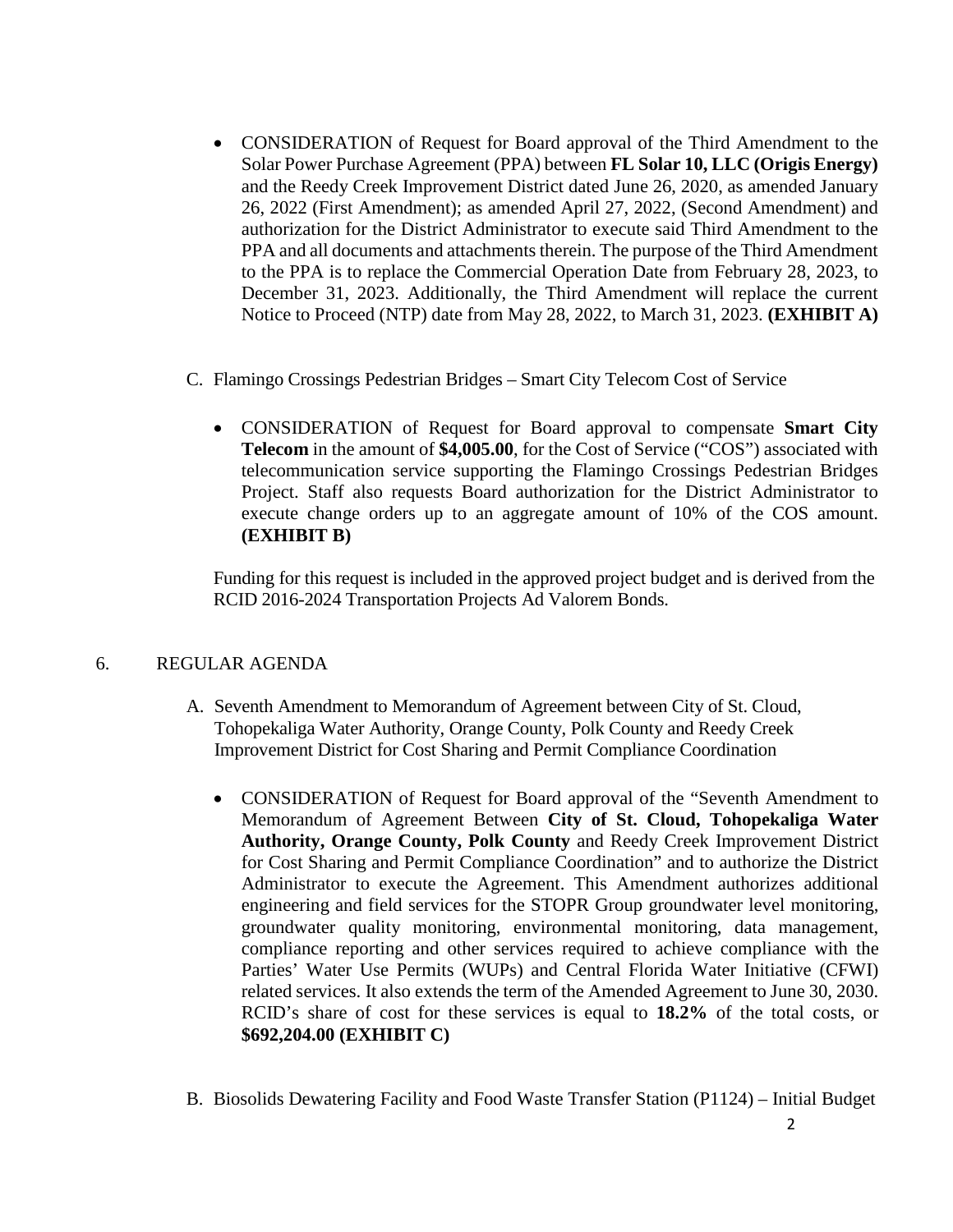• CONSIDERATION of Request for Board approval to establish an initial budget of **\$15,795,000.00** for the Biosolids Dewatering Facility and Food Waste Transfer Station project. **(EXHIBIT D)**

Funding for this request is derived from the RCID Series 2021-1 Utility Revenue Bonds (Non-Taxable).

- C. Biosolids Dewatering Facility and Food Waste Transfer Station (P1124) Construction **Services** 
	- CONSIDERATION of Request for Board approval to execute an agreement with **Poli Construction, Inc.**, in the amount of **\$1,370,122.00** for construction services for the Food Waste Transfer Station. Staff also requests Board authorization for the District Administrator to execute change orders up to an aggregate amount of 10% of the contract amount. **(EXHIBIT D)**

Funding for this request is derived from the RCID Series 2021-1 Utility Revenue Bonds (Non-Taxable).

- D. North Service Area (NSA) 15kV Cable & Equipment Replacement (P1131) Initial Budget
	- CONSIDERATION of Request for Board approval to establish an initial budget of **\$2,500,000.00** for the North Service Area (NSA) 15kV Cable & Equipment Replacement project. **(EXHIBIT E)**

Funding for this request is derived from the RCID Series 2021-1 Utility Revenue Bonds (Non-Taxable).

- E. North Service Area (NSA) 15kV Cable & Equipment Replacement (P1131) Construction Services
	- CONSIDERATION of Request for Board approval to execute an agreement with **Carter Electric, Inc.,** in the amount of **\$1,594,689.00** for construction services for the North Service Area (NSA) 15kV Cable & Equipment Replacement project. Staff also request Board authorization for the District Administrator to execute change orders up to an aggregate amount of 10% of the contract amount. **(EXHIBIT E)**

Funding for this request is derived from the RCID Series 2021-1 Utility Revenue Bonds (Non-Taxable).

F. North Service Area (NSA) 15kV Cable & Equipment Replacement (P1131) – Owner-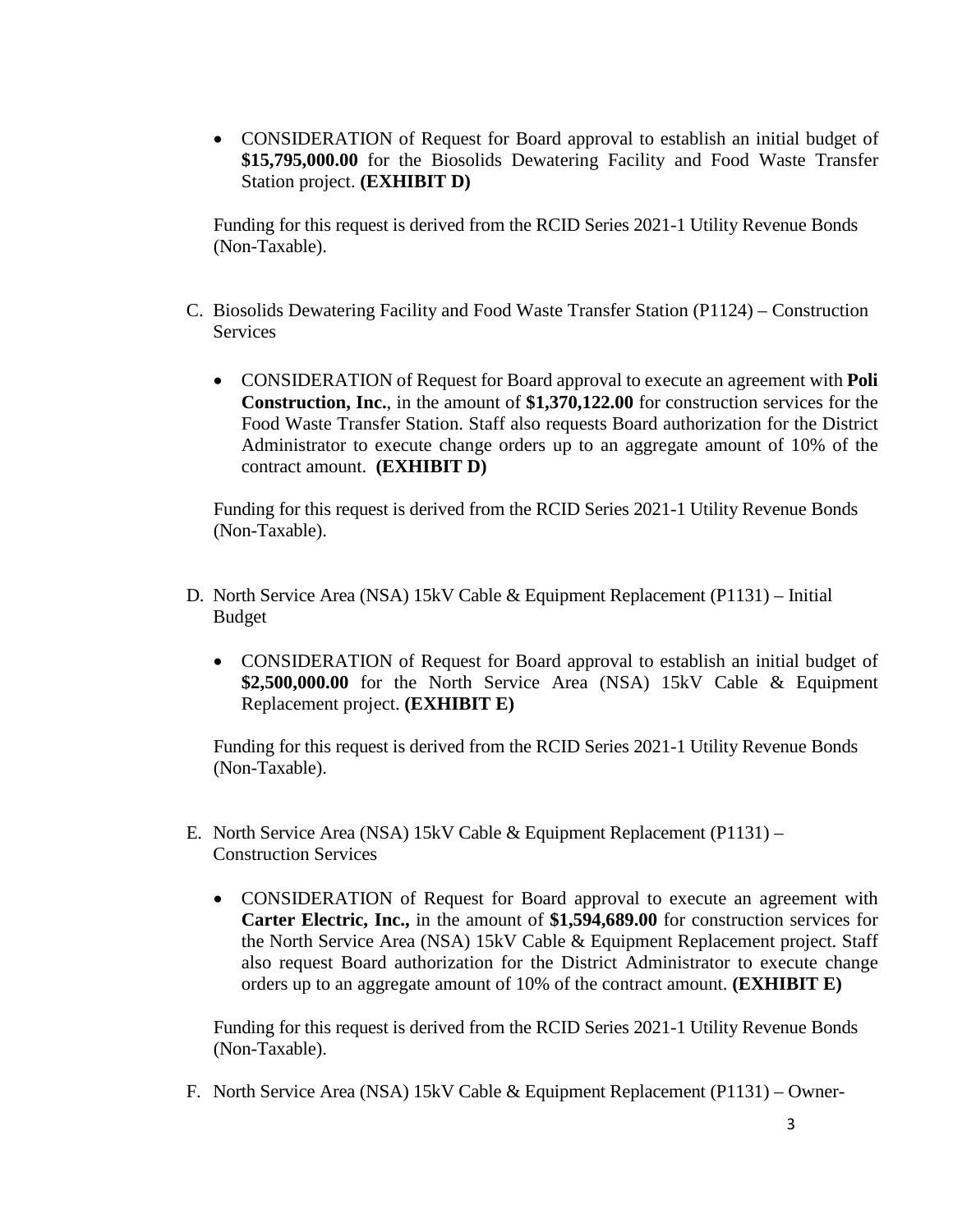Furnished Materials (OFM)

• CONSIDERATION of Request for Board approval of Owner-Furnished Materials (OFM) in the amount of **\$550,000.00** for the North Service Area (NSA) 15kV Cable & Equipment Replacement project. **(EXHIBIT E)**

Funding for this request is derived from the RCID Series 2021-1 Utility Revenue Bonds (Non-Taxable).

- G. North Service Area (NSA) 15kV Cable & Equipment Replacement (P1131) RCES Soft **Costs** 
	- CONSIDERATION of Request for Board approval of an amount Not-To-Exceed **\$190,000.00** for engineering and construction support, including survey, submittal review and project inspection costs for the North Service Area (NSA) 15kV Cable & Equipment Replacement project. This request includes Board authorization for RCID's and/or RCES's direct purchase of miscellaneous goods and ancillary professional services as necessary for the project. **(EXHIBIT E)**

Funding for this request is derived from the RCID Series 2021-1 Utility Revenue Bonds (Non-Taxable).

- H. World Drive North Phase III Construction Trailer Support
	- CONSIDERATION of Request for Board approval to award contracts, work authorizations and purchase orders in the aggregated amount Not-To-Exceed **\$150,000.00**, for set-up, assumption of leases and other operating costs for construction trailers within the RCID Typhoon Lagoon Trailer Compound for support of the RCID construction projects. Staff also request authorization for the District Administrator to execute change orders up to an aggregate amount of 10% of the contract amount. The amount requested is included in the approved project budget. **(EXHIBIT F)**

Funding for this request is derived from the RCID 2016-2024 Transportation Projects Ad Valorem Bonds.

- I. Resolution No. 605 Adopting Proposed Text Amendments to RCID Comprehensive Plan
	- CONSIDERATION of Request for Board to adopt **RCID Resolution No. 605** amending the RCID 2020 Comprehensive Plan and Future Land Use Map (FLUM) to adopt Evaluation and Appraisal Report amendments to the Future Land Use, Transportation, Housing, Infrastructure (Potable Water Sub-element), Conservation,